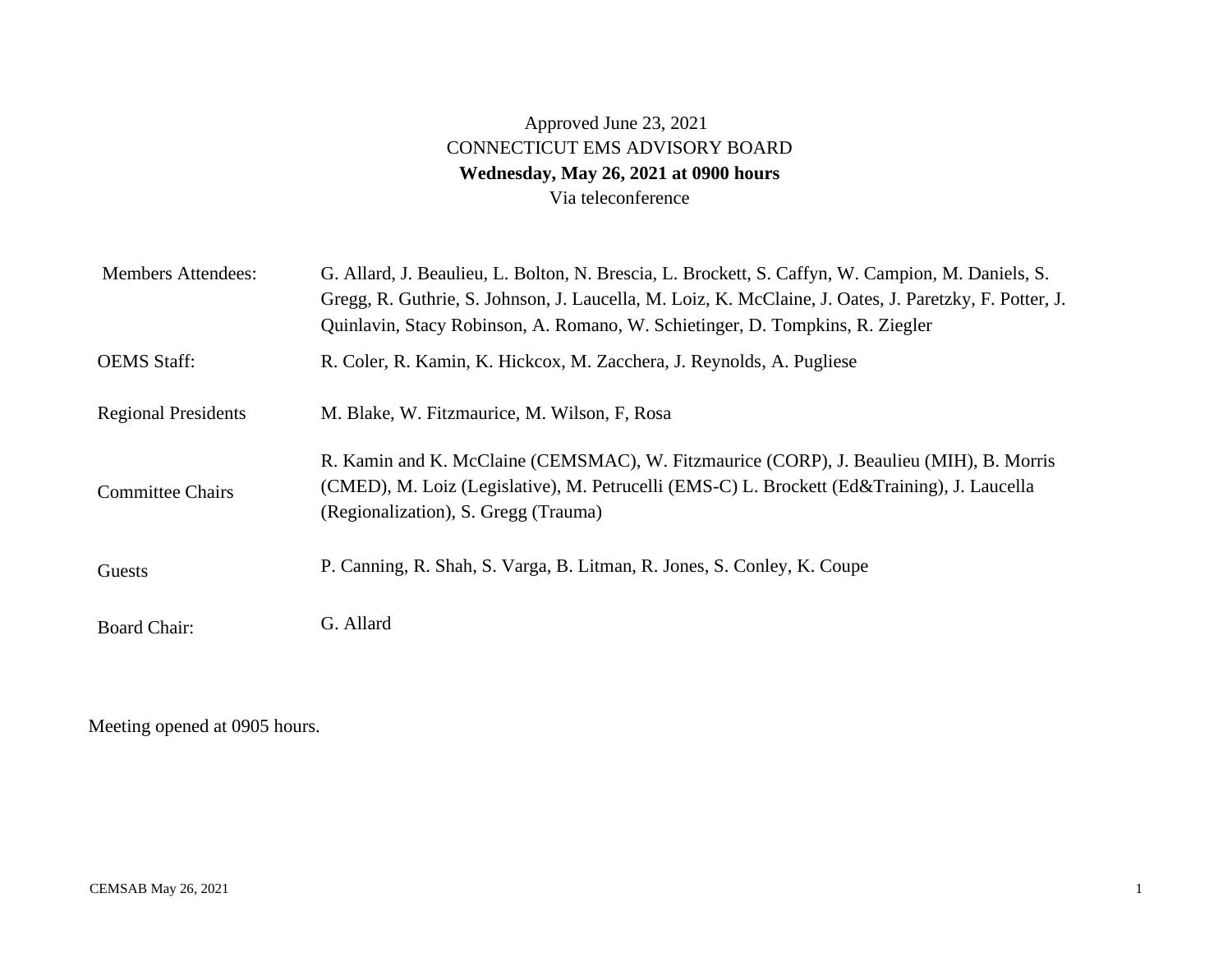| <b>TOPIC</b>                                              | <b>DISCUSSION LED BY:</b> | <b>DISCUSSION</b>                                                                                                                                                                                                                                                                                                                                                                                                                                                                                   | <b>ACTION</b>                                                                                                                             |
|-----------------------------------------------------------|---------------------------|-----------------------------------------------------------------------------------------------------------------------------------------------------------------------------------------------------------------------------------------------------------------------------------------------------------------------------------------------------------------------------------------------------------------------------------------------------------------------------------------------------|-------------------------------------------------------------------------------------------------------------------------------------------|
| <b>Moment of Silence</b><br>for Lost EMS<br>Providers     | Stephen Johnson           | • Greg Berryman - AMR Hartford/Hartford Hospital<br><b>EMS</b> Education<br>• David Brown - New Haven Ambulance/New Haven<br><b>AMR</b><br>• Michelle (Shelly) Ciardiello - New Haven<br>Ambulance/AMR/CMED<br>• Tom Harrigan - AMR Waterbury<br>• Kenny Lyke - Flanagan Ambulance<br>• Richard "Dick" Lynch - CT Ambulance/New Haven<br>Ambulance/AMR/New Haven Fire Department<br>• Ricardo "Ricky" Torres - New Haven Fire Department<br>• Phil Lombardo - Rocky Hill EMS and Aetna<br>Ambulance | None required.                                                                                                                            |
| <b>Meeting Minutes</b><br>from April 28,<br>2021 meeting. | G. Allard                 | Minor change.                                                                                                                                                                                                                                                                                                                                                                                                                                                                                       | Motion to accept April 28,<br>2021 meeting minutes<br>1 <sup>st</sup> M. Blake and 2 <sup>nd</sup> R. Kamin<br>Motion passed unanimously. |
| Public comment                                            | No public comment         |                                                                                                                                                                                                                                                                                                                                                                                                                                                                                                     |                                                                                                                                           |
| Special<br>Presentation                                   | No presentation.          |                                                                                                                                                                                                                                                                                                                                                                                                                                                                                                     |                                                                                                                                           |
| Chair's Report                                            | G. Allard                 | • Annual Report has been submitted to Acting<br>Commissioner Gifford.                                                                                                                                                                                                                                                                                                                                                                                                                               |                                                                                                                                           |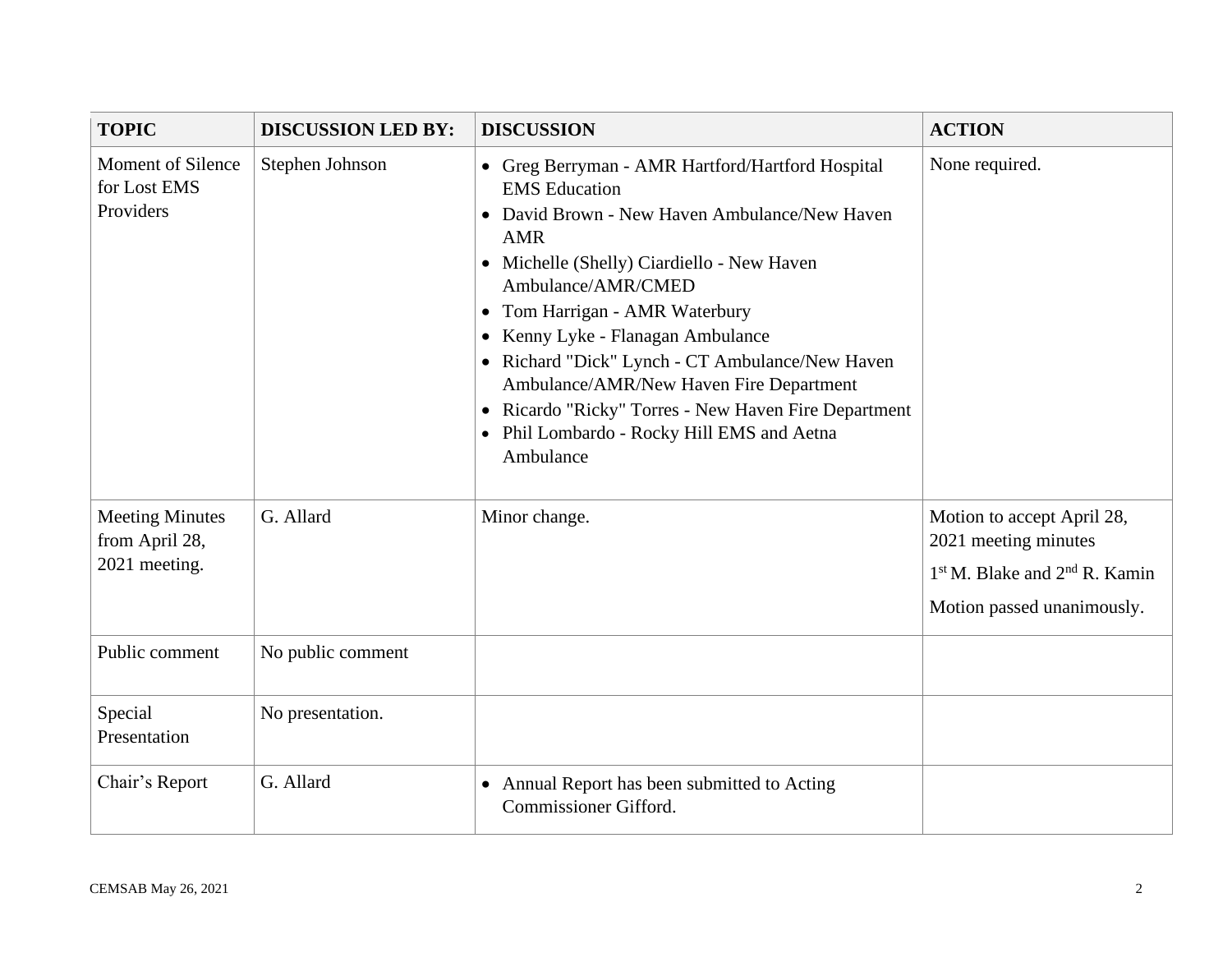| <b>TOPIC</b>                                                | <b>DISCUSSION LED BY:</b> | <b>DISCUSSION</b>                                                                                                                                                                                                                                                                                                                                                                                                                                                                                                                                                                                              | <b>ACTION</b>  |
|-------------------------------------------------------------|---------------------------|----------------------------------------------------------------------------------------------------------------------------------------------------------------------------------------------------------------------------------------------------------------------------------------------------------------------------------------------------------------------------------------------------------------------------------------------------------------------------------------------------------------------------------------------------------------------------------------------------------------|----------------|
|                                                             |                           | • EMS Week review.<br>• June 23 <sup>rd</sup> meeting to be held at Hunter's Ambulance;<br>virtual access availability as well.                                                                                                                                                                                                                                                                                                                                                                                                                                                                                |                |
| <b>OEMS</b> written<br>reported submitted<br>for April 2021 | R. Coler for DPH-OEMS     | • Discussion of written report.<br>Treatment and non-transport rates effective June 1st.<br>$\bullet$<br>Nursing home strikes have been rescinded, only have<br>$\bullet$<br>two homes which are currently negotiating.<br>• No movement on regulations.<br>Education & Training review; E&T courses are<br>$\bullet$<br>returning to in-class May 19 <sup>th</sup> , programs can make<br>their own rules regarding masks.<br>• Opioid and SWORD review; reporting rate is at 90%;<br>overdose activity is up.<br>Heartsafe program.<br>$\bullet$<br>Staff changes.<br>$\bullet$<br>Region requests reviewed. | None required. |
| <b>EMSC</b> Report.                                         | M. Petrucelli for EMSC    | <b>Happy EMS WEEK</b><br>$\bullet$<br>5/19/21 We celebrated out first annual CT<br><b>EMSC</b> Appreciation Day!<br>Concerns regarding pediatric (teenager) reaction to<br>$\bullet$<br>vaccine, specifically myocarditis; waiting for<br>guidance.<br>Coming soon:<br>$\bullet$<br>6-hour free interactive outdoor CME at<br>Giuffrida Park Meriden 6/7/21 at 9:00 a.m.                                                                                                                                                                                                                                       | None required. |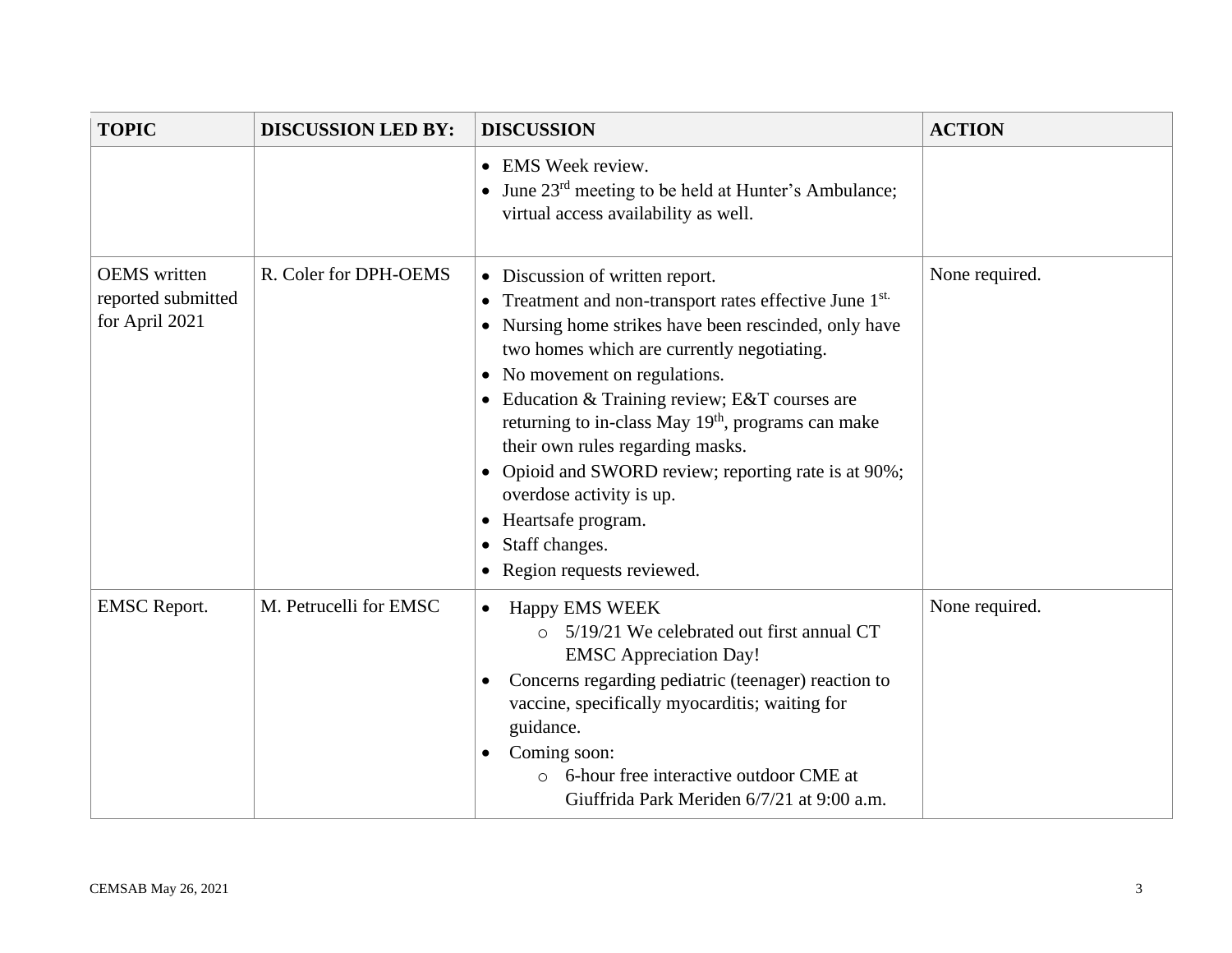| <b>TOPIC</b>                                                                              | <b>DISCUSSION LED BY:</b> | <b>DISCUSSION</b>                                                                                                                                                                                                                                                                                                        | <b>ACTION</b>              |
|-------------------------------------------------------------------------------------------|---------------------------|--------------------------------------------------------------------------------------------------------------------------------------------------------------------------------------------------------------------------------------------------------------------------------------------------------------------------|----------------------------|
|                                                                                           |                           | Yale EMSC Team.<br>$\circ$<br>PEPP Classes resuming, reach out if<br>$\circ$<br>interested.                                                                                                                                                                                                                              |                            |
| <b>Breakout Session</b><br>Topic: Law<br>Enforcement &<br><b>EMS</b> Follow-up            | R. Kamin                  | Summary of the discussion points of last month's law<br>enforcement breakout session.                                                                                                                                                                                                                                    | None required.             |
| Committee<br>Reports:<br><b>CEMSMAC</b><br>minutes submitted<br>for May 13, 2021          | R. Kamin, K. McClaine     | Review of submitted minutes:<br>• Discussion of submitted minutes.<br>• Ongoing review of EMS protocols, specifically as it<br>relates to pediatric intubation and airway management.<br>• CARES, Jackson O'Brien<br>(Jackson.obrien@redcross.org).<br>IFT update, still ongoing.<br>$\bullet$<br>EMS week.<br>$\bullet$ | Next meeting June 10, 2021 |
| <b>CMED</b> and SIEC<br>Committee<br><b>CMED Minutes</b><br>submitted for May<br>12, 2021 | <b>B.</b> Morris          | • No report.                                                                                                                                                                                                                                                                                                             | Next meeting June 9, 2021  |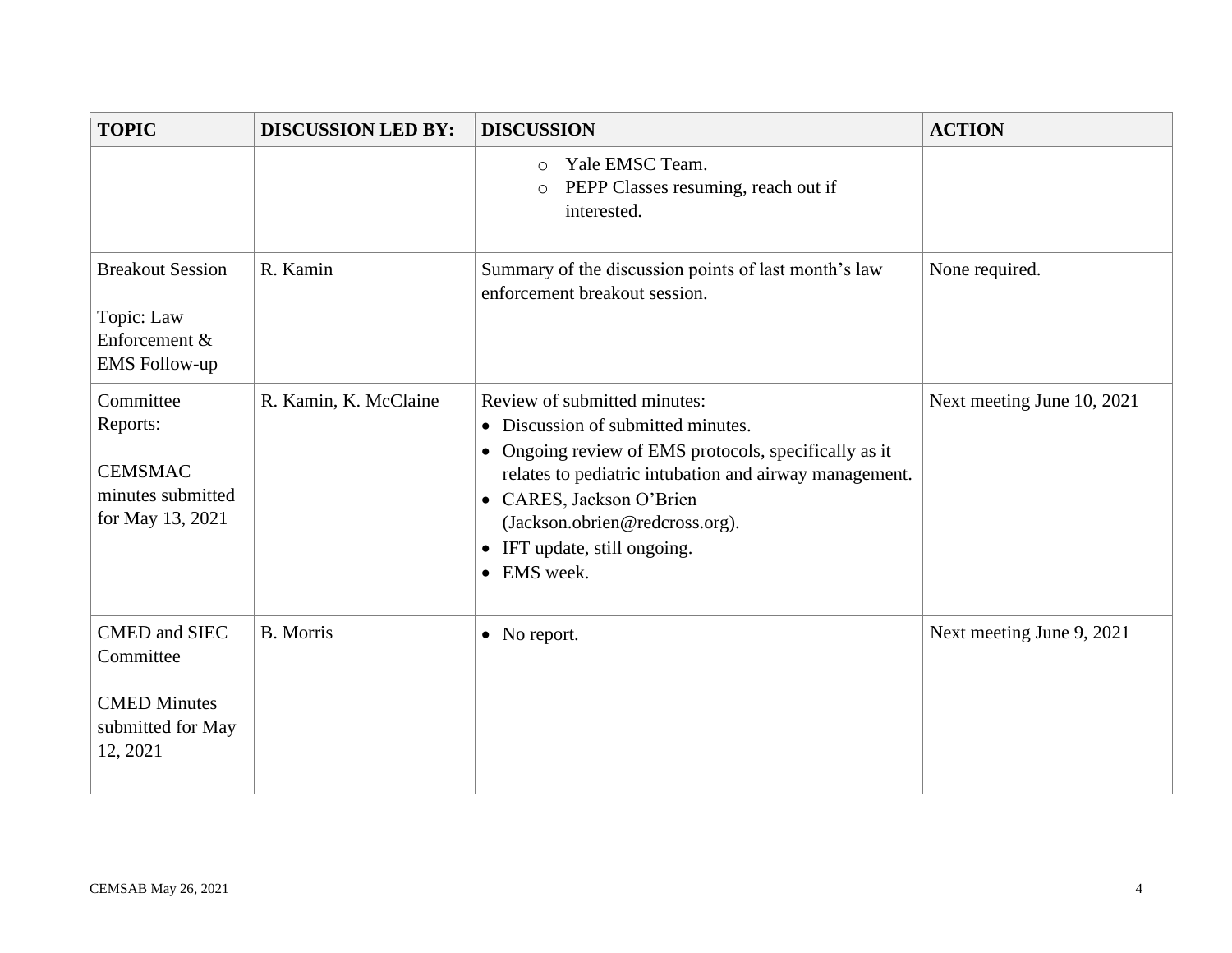| <b>TOPIC</b>                                             | <b>DISCUSSION LED BY:</b> | <b>DISCUSSION</b>                                                                                                                                                                                                                                                                                                                                                                           | <b>ACTION</b>                  |
|----------------------------------------------------------|---------------------------|---------------------------------------------------------------------------------------------------------------------------------------------------------------------------------------------------------------------------------------------------------------------------------------------------------------------------------------------------------------------------------------------|--------------------------------|
| Council of<br>Regional<br>Presidents (CORP)              | W. Fitzmaurice            | Discussion of EMS awards – still accepting<br>$\bullet$<br>nominations until Sept. 1 <sup>st.</sup> Presentation will be held<br>at EMS Pro Conference.                                                                                                                                                                                                                                     | ctemscouncils.org to nominate. |
| Data Committee                                           | J. Beaulieu               | • May meeting was canceled.<br>• Looking for volunteer to chair committee.                                                                                                                                                                                                                                                                                                                  | Next meeting June 15, 2021     |
| <b>Education</b> and<br>Training<br>Committee            | L. Brockett               | • Committee met last week.<br>• RQI Discussion.                                                                                                                                                                                                                                                                                                                                             | None required.                 |
| Health and<br>Wellness<br>Committee<br>Minutes submitted | No report                 | • No report.                                                                                                                                                                                                                                                                                                                                                                                | Next meeting June 11, 2021.    |
| for May 14, 2021                                         |                           |                                                                                                                                                                                                                                                                                                                                                                                             |                                |
| Legislative<br>Committee                                 | S. Johnson                | Last meeting was $5/6/21$ .<br>$\bullet$<br>Next meeting is $6/17/21$ .<br>$\bullet$<br>Discussion of upcoming bills:<br>$\bullet$<br>1002 Labor/COVID referred to Judicial.<br>$\circ$<br>5307 Price Gouging - House amendment.<br>$\circ$<br>5722 Tax Stipends is in Finance.<br>$\circ$<br>6595 Labor/COVID Judicial.<br>O<br>6478 W/C Appropriations.<br>O<br>6666 Appropriations.<br>O |                                |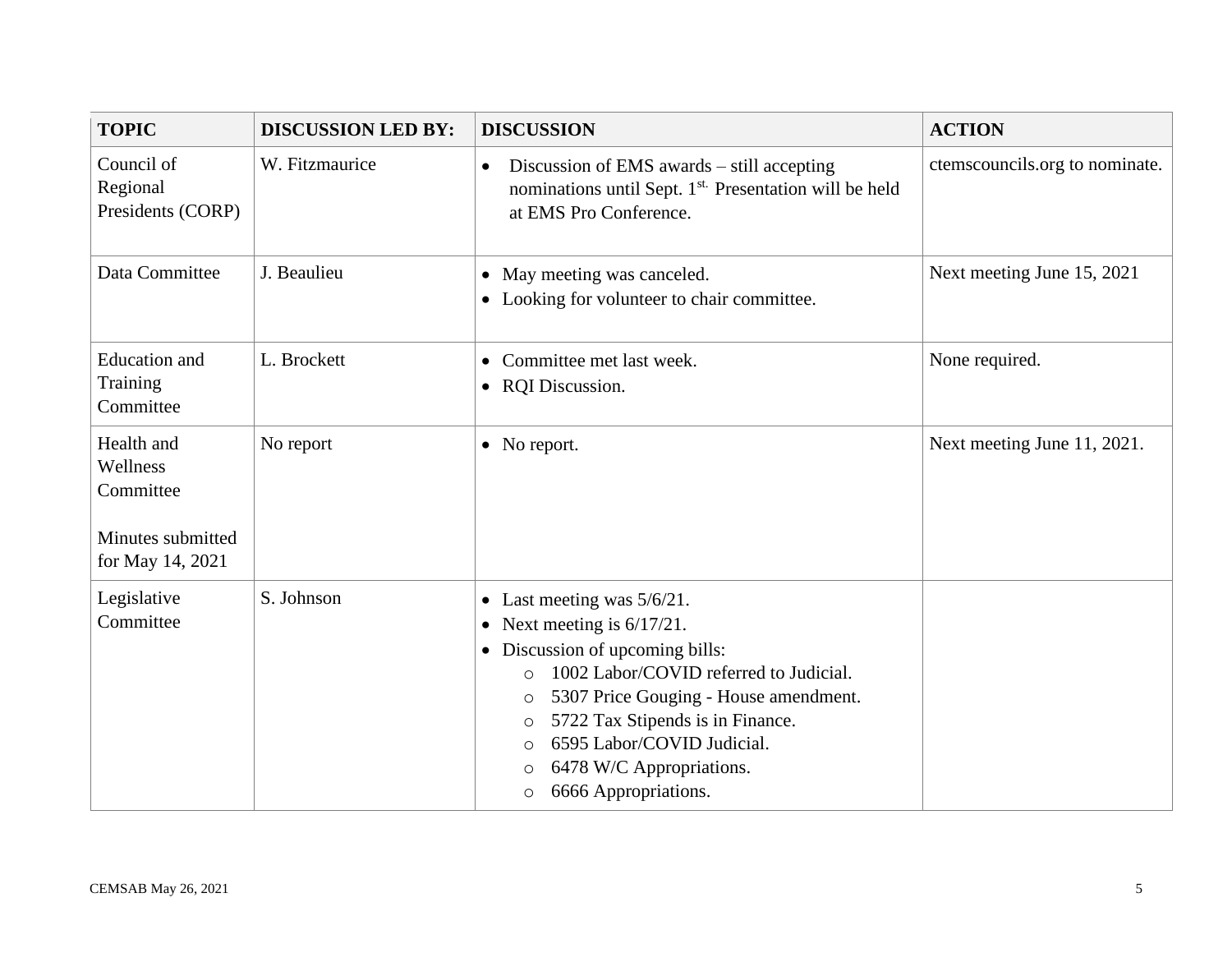| <b>TOPIC</b>                                                                                        | <b>DISCUSSION LED BY:</b> | <b>DISCUSSION</b>                                                                                                                                                                                                                                                                                                                  | <b>ACTION</b>             |
|-----------------------------------------------------------------------------------------------------|---------------------------|------------------------------------------------------------------------------------------------------------------------------------------------------------------------------------------------------------------------------------------------------------------------------------------------------------------------------------|---------------------------|
|                                                                                                     |                           | SB 1 MH due to Pandemic Joint Fav<br>$\Omega$<br>amendment.<br>102 MHFA Passed Senate.<br>$\circ$<br>1002 Labor/PPE Staffing in Judicial.<br>$\circ$<br>1011 Opioid Police is in Appropriations.<br>$\circ$<br>More updates pending.<br>$\bullet$                                                                                  |                           |
| Mobile Integrated<br>Healthcare<br>Committee<br>Minutes submitted<br>for April 22, 2021             | J. Beaulieu               | • Did not receive response from legislatures to support<br>CEMSAB's position on MIH.<br>Discussion of private home urgent care service<br>$\bullet$<br>"Dispatch Health," who provide emergency services<br>under a non-EMS model. It is of note that private, for-<br>profit companies are beginning to develop their own<br>MIH. | Next meeting May 27, 2021 |
| Nominating and<br>Membership<br>Committee                                                           | No report.                | No report.                                                                                                                                                                                                                                                                                                                         | None required.            |
| Regional<br>Preparedness and<br>Collaboration<br>Committee<br>Minutes submitted<br>for May 6, 2021. | J. Laucella               | • Discussed submitted minutes.<br>• Discussed working with regional council on goals<br>and objectives in regard to education, finances, and<br>staffing.<br>• Discussion of possibility of roundtables around the<br>state.<br>• Discussed preparedness and disaster response at a<br>regional level.                             | Next meeting June 3, 2021 |